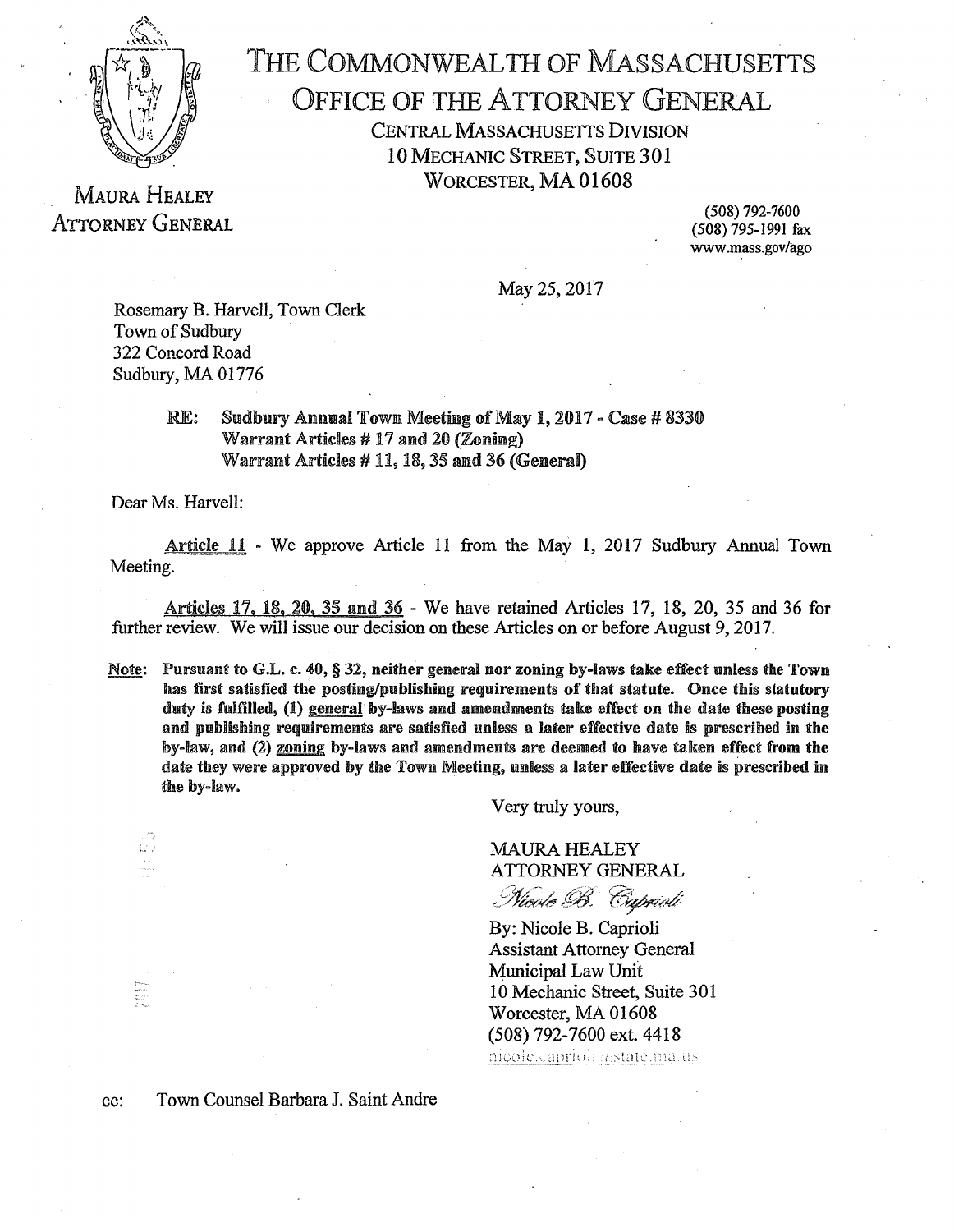

## THE COMMONWEALTH OF MASSACHUSETTS OFFICE OF THE ATTORNEY GENERAL CENTRAL MASSACHUSETTS DIVISION 10 MECHANIC STREET, SUITE 301 WORCESTER, MA 01608

MAURA HEALEY ATTORNEY GENERAL

(508) 792-7600 (508) 795-1991 fax www.mass.gov/ago

|                                 | 2017                                                     | August |       |    |
|---------------------------------|----------------------------------------------------------|--------|-------|----|
|                                 |                                                          |        | 買     |    |
| Rosemary B. Harvell, Town Clerk |                                                          |        |       |    |
| Town of Sudbury                 |                                                          |        | ភ្លាន |    |
| 322 Concord Road                |                                                          |        |       |    |
| Sudbury, MA 01776               |                                                          |        |       |    |
|                                 |                                                          |        | 궆     |    |
| Re:                             | Sudbury Annual Town Meeting of May 1, 2017 - Case # 8330 |        | ဂ္ဂ   | 美  |
|                                 | Warrant Articles $#17$ and 20 (Zoning)                   |        |       | È. |
|                                 | Warrant Articles $# 11, 18, 35$ and 36 (General)         |        | لتدا  |    |

Dear Ms. Harvell:

Articles 17, 18, 20, 35 and  $36 -$  We approve Articles 17, 18, 20, 35 and 36 from the Sudbury Annual Town Meeting of May I, 2017. Our comments on Articles 17 and 36 are detailed below.<sup>1</sup>

Article  $17$  - Article 17 proposes to amend the Town's zoning by-laws to add a new Section 4800, "Temporary Moratorium on Marijuana Establishments." The new Section 4800 imposes a moratorium through June 30, 2018 on the use of land or structures for marijuana establishments or other uses related to marijuana for personal use. The stated purpose of the moratorium is:

On November 8, 2016, the voters of the Commonwealth approved a law regulating the cultivation, processing, distribution, possession and use of marijuana for personal use (new M.G.L. c. 940, Regulation of the Use and Distribution of Marijuana Not Medically Prescribed). The law, which allows certain personal use and possession of marijuana, is effective on December 15, 2016 and (as amended on December 30, 2016; Chapter 351 of the Acts of 2016) requires a Cannabis Control Commission to issue regulations regarding the licensing of commercial activities by March 15, 2018 and to begin accepting applications for licenses on or before April I, 2018. Regulations to be promulgated by the Cannabis Control Commission may provide guidance on certain aspects of local regulation of Marijuana Establishments. The regulation of

<sup>&</sup>lt;sup>1</sup> In a decision issued May 25, 2017 we approved Article 11.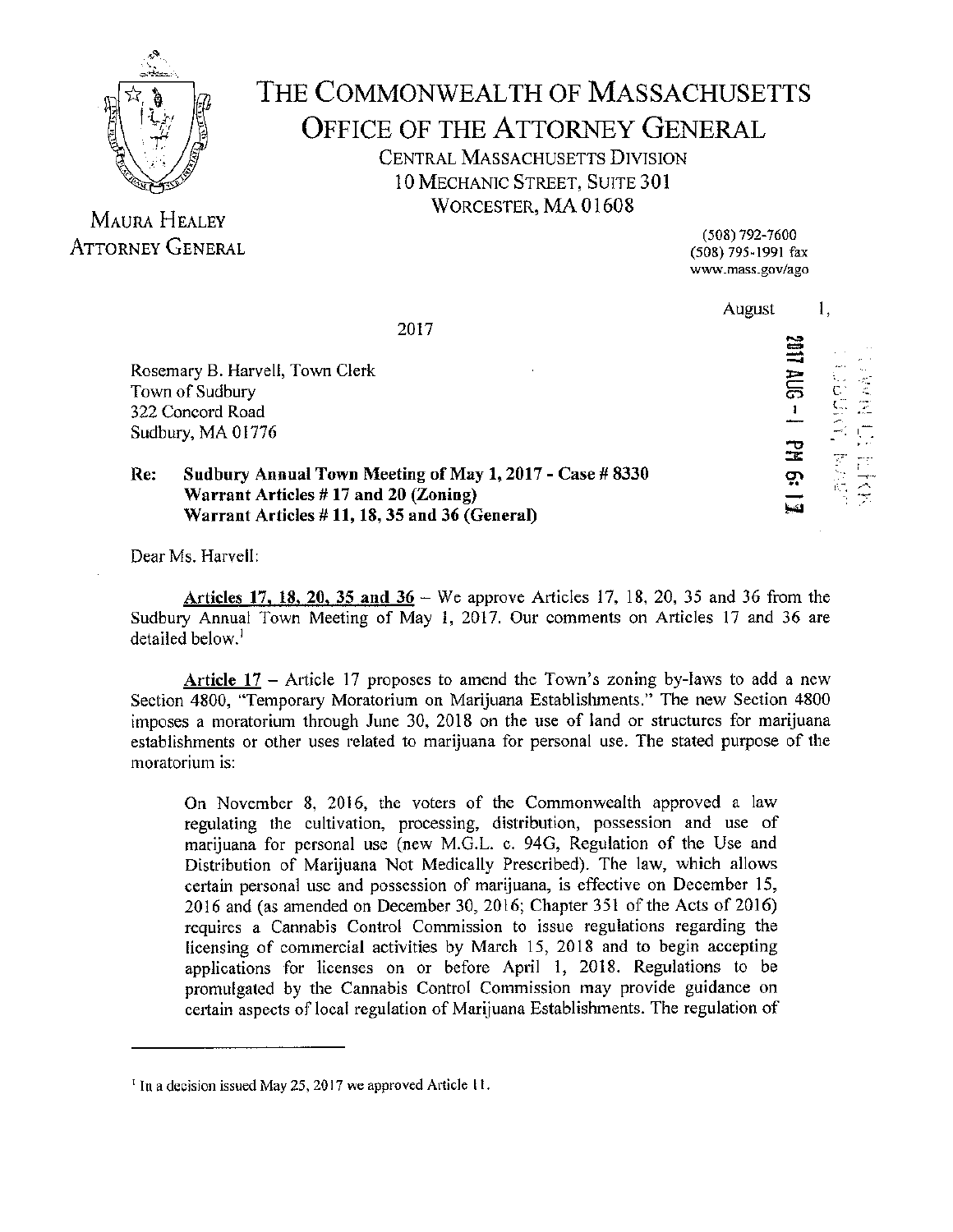marijuana for personal use raises novel legal, planning, and public safety issues, and the Town needs time to study and consider the regulation of Marijuana Establishments and address such issues, as well as to address the potential impact of the State regulations on local zoning and to undertake a planning process to consider amending the Zoning Bylaw regarding regulation of Marijuana Establishments. The Town intends to adopt a temporary moratorium on the use of land and structures in the Town for Marijuana Establishments so as to allow the Town sufficient time to address the effects of such structures and uses in the Town and to enact bylaws in a consistent manner.

Further, Section 4830 includes the following text regarding the Town's planning process:

During the moratorium period, the Town shall undertake a planning process to address the potential impacts of recreational marijuana in the Town, consider the Cannabis Control Commission regulations regarding Marijuana Establishments, and shall consider adopting Zoning Bylaw amendments in response to these new issues.

We approve this temporary moratorium because it is consistent with the Town's authority to "impose reasonable time limitations on development, at least where those restrictions are temporary and adopted to provide controlled development while the municipality engages in comprehensive planning studies." Sturges v. Chilmark, 380 Mass. 246, 252-253 (1980). Such a temporary moratorium is clearly within the Town's zoning power when the stated intent is to manage a new use, such as Recreational Marijuana Establishments, and there is a stated need for "study, reflection and decision on a subject matter of [some] complexity." W.R. Grace v. Cambridge City Council, 56 Mass. App. Ct. 559, 569 (2002) (City's temporary moratorium on building permits in two districts was within city's authority to zone for public purposes.) The time limit Sudbury has selected for its temporary moratorium (through June 30, 2018) appears to be reasonable in these circumstances, where the Cannabis Control Commission regulations have not yet been issued and those regulations "may provide guidance on certain aspects of local regulation of Marijuana Establishments." Section 4810. The moratorium is limited in time period and scope (to the use of land and structures for marijuana establishments and other uses related to personal use of marijuana), and thus does not present the problem of a rate-of-development bylaw of unlimited duration that the Zuckerman court determined was unconstitutional. Zuckerman v. Hadley, 442 Mass. 511, 512 (2004) ("[A}bsent exceptional circumstances not present here, restrictions of unlimited duration on a municipality's rate of development are in derogation of the general welfare and thus are unconstitutional.")

Because we find the amendments adopted under Article 17 are clearly within the Town's zoning power, and otherwise do not conflict with the laws or Constitution of the Commonwealth, (see Bloom v. Worcester, 363 Mass. 136, 154 (1973)), we approve them.

**Article** 36 - We approve Article 36 which imposes a ban on the sale of non-reusable polyethylene terephthalate (PET) bottles of l liter (34 ounces) or less containing uncarbonated, unflavored drinking water in the Town. In approving Article 36, we incorporate by reference our comments in our decision on the Town of Concord's by-law approved by this Office on